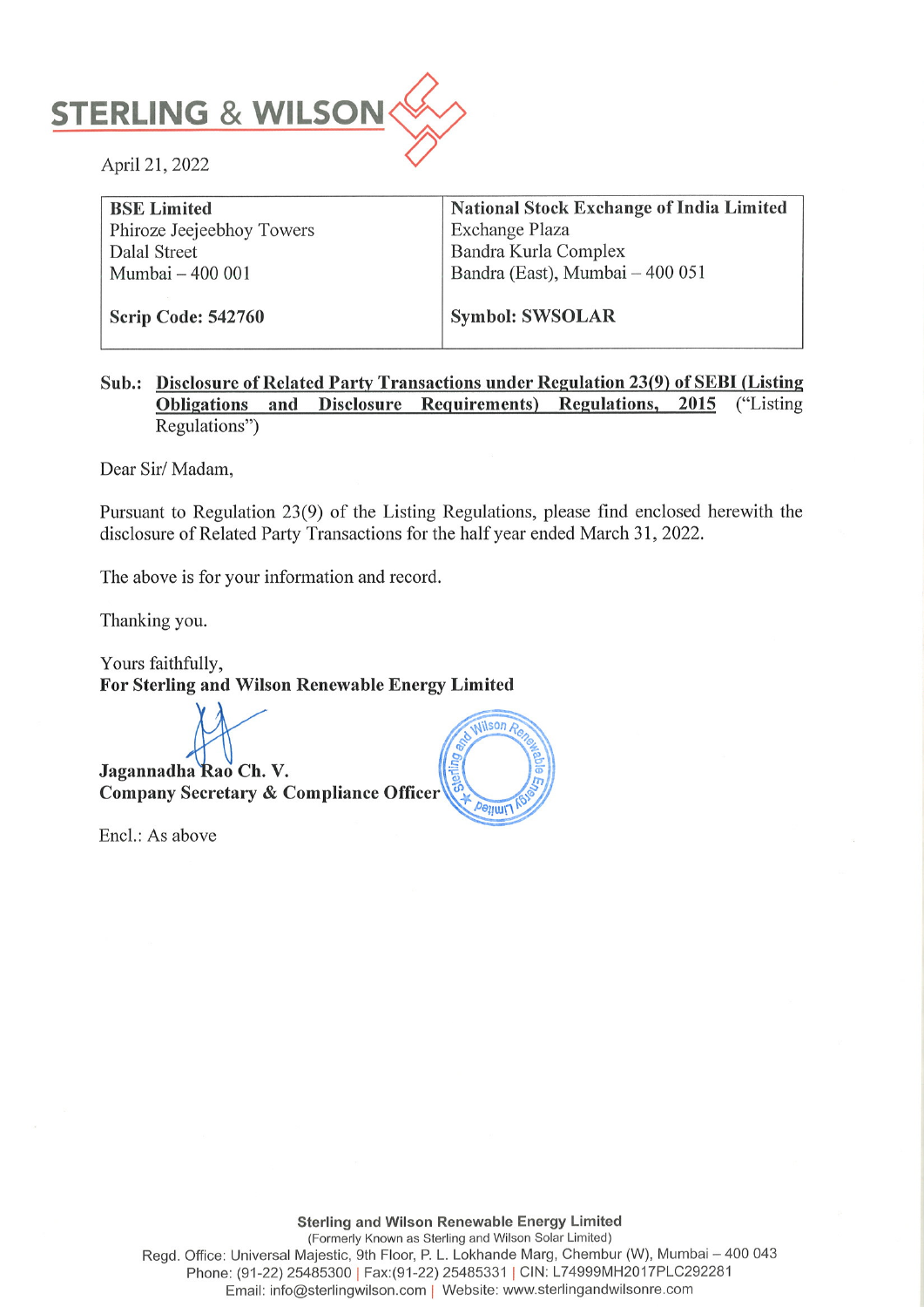| <b>Particulars</b>                                                                                                        |                                                        |            |                                                                    |                 |                                                                                                                                                                                                                                                                                 |                                              |                |        |                    |                          |                                                                            |                                                                                           |                                                                            |                                                                           |                      |        | Rs. in Crore             | Additional disclosure of related party transactions - applicable only in case the related party<br>transaction relates to loans, inter-corporate deposits, advances or investments made or given by the |  |  |
|---------------------------------------------------------------------------------------------------------------------------|--------------------------------------------------------|------------|--------------------------------------------------------------------|-----------------|---------------------------------------------------------------------------------------------------------------------------------------------------------------------------------------------------------------------------------------------------------------------------------|----------------------------------------------|----------------|--------|--------------------|--------------------------|----------------------------------------------------------------------------|-------------------------------------------------------------------------------------------|----------------------------------------------------------------------------|---------------------------------------------------------------------------|----------------------|--------|--------------------------|---------------------------------------------------------------------------------------------------------------------------------------------------------------------------------------------------------|--|--|
|                                                                                                                           |                                                        |            |                                                                    |                 |                                                                                                                                                                                                                                                                                 |                                              |                |        |                    |                          |                                                                            |                                                                                           |                                                                            | when such transaction was undertaken.                                     |                      |        |                          | listed entity/subsidiary. These details need to be disclosed only once, during the reporting period                                                                                                     |  |  |
| Details of the party (listed entity<br>Details of the counterparty<br>S. No<br>/subsidiary) entering into the transaction |                                                        |            |                                                                    |                 | Type of related<br>Value of the<br>Value of<br>In case monies are<br>party transaction<br>related party<br>transaction<br>due to either party as<br>a result of the<br>transaction as<br>during the<br>approved by the<br>reporting<br>transaction<br>audit committee<br>period |                                              |                |        |                    |                          | In case any financial<br>or investments                                    | indebtedness is incurred to<br>make or give loans, inter-<br>corporate deposits, advances | Details of the loans, inter-corporate deposits, advances or<br>investments |                                                                           |                      |        |                          |                                                                                                                                                                                                         |  |  |
| Name                                                                                                                      |                                                        | PAN        | Name                                                               | PAN             | Relationship of the<br>counterparty with<br>the listed entity or<br>its subsidiary                                                                                                                                                                                              |                                              |                |        | Opening<br>balance | Closing<br>balance       | Nature of<br>indebtedness<br>(loan/issuance<br>of debt/ any<br>other etc.) | `ost l                                                                                    | <b>Fenure</b>                                                              | Nature (Ioan<br>advance/<br>inter-<br>corporate<br>deposit/<br>investment | Interest<br>Rate (%) | Tenure | Secured/<br>unsecured    | Purpose for which<br>the funds will be<br>utilised by the<br>ultimate recipient<br>of funds (end-<br>usage)                                                                                             |  |  |
|                                                                                                                           | 1 Sterling and Wilson<br>Renewable Energy Limited      | AAICR1703J | SP Energy (Egypt) S.A.E.                                           | Not applicable* | Promoter Group<br>Company                                                                                                                                                                                                                                                       | Advance received<br>from customers           | Not applicable | 0.23   |                    | 0.23                     |                                                                            |                                                                                           |                                                                            |                                                                           |                      |        |                          |                                                                                                                                                                                                         |  |  |
|                                                                                                                           | 2 Sterling and Wilson<br>Renewable Energy Limited      | AAICR1703J | GCo Solar Pty. Ltd.                                                | Not applicable* | wholly owned<br>subsidiary                                                                                                                                                                                                                                                      | Advance to vendors                           | Not applicable | 19.92  |                    | 19.92                    |                                                                            |                                                                                           |                                                                            | $\sim$                                                                    |                      |        | $\sim$                   |                                                                                                                                                                                                         |  |  |
|                                                                                                                           | 3 Sterling and Wilson<br>Renewable Energy Limited      | AAICR1703J | Sterling and Wilson<br>International Solar FZCO                    | Not applicable* | wholly owned<br>subsidiary                                                                                                                                                                                                                                                      | Advance to vendors Not applicable            |                | 5.48   | 14.80              | 20.28                    |                                                                            |                                                                                           |                                                                            |                                                                           |                      |        |                          |                                                                                                                                                                                                         |  |  |
|                                                                                                                           | <b>Sterling and Wilson</b><br>Renewable Energy Limited | AAICR1703J | Sterling and Wilson<br>International Solar F7CO                    | Not applicable* | wholly owned<br>subsidiary                                                                                                                                                                                                                                                      | Corporate<br>quarantee<br>commission         | Not applicable | 5.24   |                    | $\overline{\phantom{a}}$ |                                                                            |                                                                                           |                                                                            | $\sim$                                                                    |                      |        |                          |                                                                                                                                                                                                         |  |  |
|                                                                                                                           | 5 Sterling and Wilson<br>Renewable Energy Limited      | AAICR1703J | Sterling and Wilson<br>International Solar FZCO                    | Not applicable* | wholly owned<br>subsidiary                                                                                                                                                                                                                                                      | Corporate<br>quarantee issued                | Not applicable | 453.34 | 947.73             | 1,401.06                 |                                                                            | $\sim$                                                                                    | $\sim$                                                                     | $\sim$                                                                    |                      |        | $\sim$                   |                                                                                                                                                                                                         |  |  |
|                                                                                                                           | 6 Sterling and Wilson<br>Renewable Energy Limited      | AAICR1703J | Shapoorji Pallonji Mideast<br>LLC                                  | Not applicable* | Promoter Group<br>Company                                                                                                                                                                                                                                                       | Income from works<br>contract                | Not applicable |        | 0.85               | 0.85                     |                                                                            |                                                                                           |                                                                            |                                                                           |                      |        |                          |                                                                                                                                                                                                         |  |  |
|                                                                                                                           | Sterling and Wilson<br>Renewable Energy Limited        | AAICR1703J | Sterling Generators Pvt.<br>Ltd.                                   | AACCS2107H      | Promoter Group<br>Company                                                                                                                                                                                                                                                       | ncome from works<br>contract                 | 2.20           | 0.00   | 0.41               | 0.47                     |                                                                            |                                                                                           |                                                                            |                                                                           |                      |        |                          |                                                                                                                                                                                                         |  |  |
|                                                                                                                           | 8 Sterling and Wilson<br>Renewable Energy Limited      | AAICR1703J | Sterling Generators Pvt.<br>Ltd.                                   | AACCS2107H      | Promoter Group<br>Company                                                                                                                                                                                                                                                       | Purchases of<br>materials                    |                | 0.05   | 0.47               | 0.45                     | $\sim$                                                                     | $\overline{\phantom{a}}$                                                                  | $\sim$                                                                     | $\sim$                                                                    |                      |        | $\sim$                   |                                                                                                                                                                                                         |  |  |
|                                                                                                                           | 9 Sterling and Wilson<br>Renewable Energy Limited      | AAICR1703J | Sterling Wilson - SPCPL -<br>Chint Morrocan Venture                | ADFFS0919L      | wholly owned<br>subsidiary                                                                                                                                                                                                                                                      | Income from works Not applicable<br>contract |                |        | 57.06              | 57.06                    |                                                                            |                                                                                           |                                                                            |                                                                           |                      |        |                          |                                                                                                                                                                                                         |  |  |
|                                                                                                                           | 10 Sterling and Wilson<br>Renewable Energy Limited     | AAICR1703J | Shapoorji Pallonji<br>Infrastructure Capital Co<br>Private Limited | AABCS4370B      | Promoter Group<br>Company                                                                                                                                                                                                                                                       | ncome from works<br>contract                 | 5.00           | (2.33) | 30.72              | 32.57                    |                                                                            |                                                                                           |                                                                            | $\sim$                                                                    |                      |        |                          |                                                                                                                                                                                                         |  |  |
|                                                                                                                           | 11 Sterling and Wilson<br>Renewable Energy Limited     | AAICR1703J | Shapoorji Pallonji Solar<br>Holdings Pvt. Ltd.                     | AAGCP3195E      | Promoter Group<br>Company                                                                                                                                                                                                                                                       | ncome from works<br>contract                 | 5.00           | 1.46   | 8.32               | 12.31                    | $\sim$                                                                     | $\sim$                                                                                    | $\overline{\phantom{a}}$                                                   | $\sim$                                                                    |                      |        | $\overline{\phantom{a}}$ |                                                                                                                                                                                                         |  |  |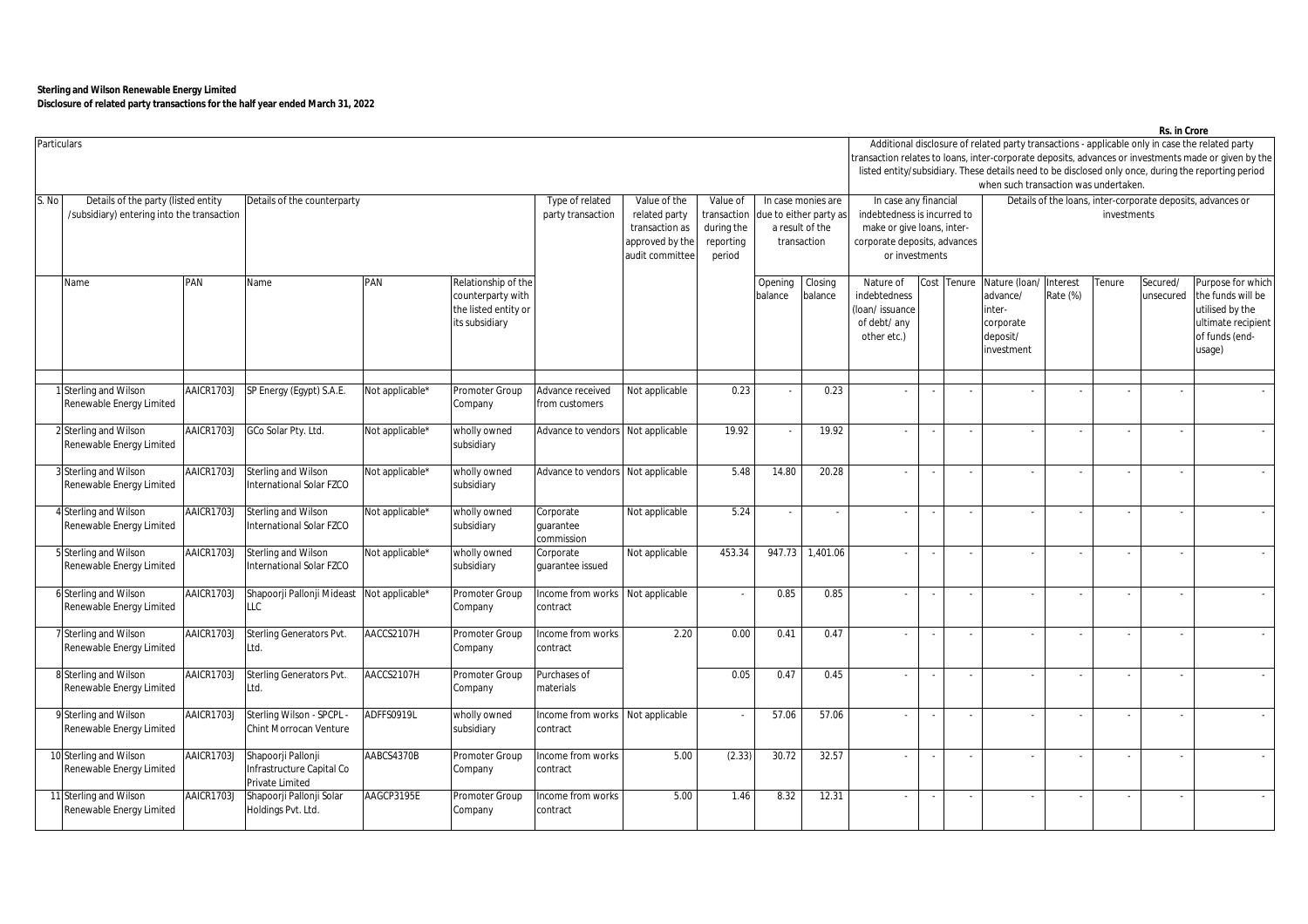|       | Particulars                                                                       |            |                                                     |                                      |                                                                                       |                                                              |                                                                                |      |                    |                                         |                                                                                           |    |                                                                            | when such transaction was undertaken.                                               |          |        |                       | Additional disclosure of related party transactions - applicable only in case the related party<br>ransaction relates to loans, inter-corporate deposits, advances or investments made or given by the<br>listed entity/subsidiary. These details need to be disclosed only once, during the reporting period |  |  |
|-------|-----------------------------------------------------------------------------------|------------|-----------------------------------------------------|--------------------------------------|---------------------------------------------------------------------------------------|--------------------------------------------------------------|--------------------------------------------------------------------------------|------|--------------------|-----------------------------------------|-------------------------------------------------------------------------------------------|----|----------------------------------------------------------------------------|-------------------------------------------------------------------------------------|----------|--------|-----------------------|---------------------------------------------------------------------------------------------------------------------------------------------------------------------------------------------------------------------------------------------------------------------------------------------------------------|--|--|
| S. No | Details of the party (listed entity<br>/subsidiary) entering into the transaction |            | Details of the counterparty                         | Type of related<br>party transaction | Value of the<br>related party<br>transaction as<br>approved by the<br>audit committee | Value of<br>transaction<br>during the<br>reporting<br>period | In case monies are<br>due to either party as<br>a result of the<br>transaction |      |                    | In case any financial<br>or investments | indebtedness is incurred to<br>make or give loans, inter-<br>corporate deposits, advances |    | Details of the loans, inter-corporate deposits, advances or<br>investments |                                                                                     |          |        |                       |                                                                                                                                                                                                                                                                                                               |  |  |
|       | Name                                                                              | PAN        | Name                                                | PAN                                  | Relationship of the<br>counterparty with<br>the listed entity or<br>its subsidiary    |                                                              |                                                                                |      | Opening<br>balance | Closing<br>balance                      | Nature of<br>indebtedness<br>(loan/issuance<br>of debt/ any<br>other etc.)                |    | Cost Tenure                                                                | Nature (Ioan/ Interest<br>advance/<br>inter-<br>corporate<br>deposit/<br>investment | Rate (%) | Tenure | Secured/<br>unsecured | Purpose for which<br>the funds will be<br>utilised by the<br>ultimate recipient<br>of funds (end-<br>usage)                                                                                                                                                                                                   |  |  |
|       | 12 Sterling and Wilson<br>Renewable Energy Limited                                | AAICR1703J | SP Energy (Egypt) S.A.E.                            | Not applicable*                      | Promoter Group<br>Company                                                             | Operation and<br>maintainence<br>ncome                       | 5.50                                                                           | 2.16 | 2.56               | 1.55                                    |                                                                                           |    |                                                                            |                                                                                     |          |        |                       |                                                                                                                                                                                                                                                                                                               |  |  |
|       | 13 Sterling and Wilson<br>Renewable Energy Limited                                | AAICR1703J | Sterling and Wilson Pvt.<br>Ltd.                    | AAACS9939D                           | Promoter Group<br>Company                                                             | Operation and<br>naintainence<br>ncome                       | 50.50                                                                          | 0.16 | 0.88               | 1.62                                    |                                                                                           | ÷. | ÷.                                                                         |                                                                                     |          |        | $\sim$                |                                                                                                                                                                                                                                                                                                               |  |  |
|       | 14 Sterling and Wilson<br>Renewable Energy Limited                                | AAICR1703J | Sterling and Wilson Pvt.<br>Ltd.                    | AAACS9939D                           | Promoter Group<br>Company                                                             | ncome from works<br>contract                                 |                                                                                |      |                    |                                         |                                                                                           |    | $\sim$                                                                     | ÷.                                                                                  | $\sim$   | $\sim$ | $\sim$                |                                                                                                                                                                                                                                                                                                               |  |  |
|       | 15 Sterling and Wilson<br>Renewable Energy Limited                                | AAICR1703J | Sterling and Wilson Pvt.<br>Ltd.                    | AAACS9939D                           | Promoter Group<br>Company                                                             | Recovery of<br>expenses                                      |                                                                                |      | 18.76              | 10.05                                   |                                                                                           |    |                                                                            |                                                                                     |          |        | $\sim$                |                                                                                                                                                                                                                                                                                                               |  |  |
|       | 16 Sterling and Wilson<br>Renewable Energy Limited                                | AAICR1703J | Sterling and Wilson Pvt.<br>Ltd.                    | AAACS9939D                           | Promoter Group<br>Company                                                             | Purchases of<br>materials                                    |                                                                                | 0.18 |                    | $\overline{\phantom{a}}$                |                                                                                           |    | $\overline{\phantom{a}}$                                                   |                                                                                     |          |        | $\sim$                |                                                                                                                                                                                                                                                                                                               |  |  |
|       | 17 Sterling and Wilson<br>Renewable Energy Limited                                | AAICR1703. | Sterling and Wilson Pvt.<br>Ltd.                    | AAACS9939D                           | Promoter Group<br>Company                                                             | Purchase of service                                          |                                                                                | 6.99 |                    | $\overline{\phantom{a}}$                |                                                                                           |    |                                                                            |                                                                                     |          |        | $\hat{\phantom{a}}$   |                                                                                                                                                                                                                                                                                                               |  |  |
|       | 18 Sterling and Wilson<br>Renewable Energy Limited                                | AAICR1703. | Sterling and Wilson Pvt.<br>Ltd.                    | AAACS9939D                           | Promoter Group<br>Company                                                             | Reimbursement of<br>expenses paid                            |                                                                                | 1.72 |                    | $\hat{\phantom{a}}$                     | $\sim$                                                                                    |    |                                                                            |                                                                                     | $\sim$   |        | $\bar{\phantom{a}}$   |                                                                                                                                                                                                                                                                                                               |  |  |
|       | 19 Sterling and Wilson<br>Renewable Energy Limited                                | AAICR1703J | Sterling and Wilson Pvt.<br>Ltd.                    | AAACS9939D                           | Promoter Group<br>Company                                                             | nterest income                                               |                                                                                |      |                    |                                         |                                                                                           |    |                                                                            |                                                                                     |          |        |                       | $\sim$                                                                                                                                                                                                                                                                                                        |  |  |
|       | 20 Sterling and Wilson<br>Renewable Energy Limited                                | AAICR1703J | Sterling and Wilson Pvt.<br>Ltd.                    | AAACS9939D                           | Promoter Group<br>Company                                                             | Other payables                                               | Not applicable                                                                 |      | 1.36               | 1.36                                    |                                                                                           |    |                                                                            |                                                                                     |          |        |                       |                                                                                                                                                                                                                                                                                                               |  |  |
|       | 21 Sterling and Wilson<br>Renewable Energy Limited                                | AAICR1703J | Sterling Wilson - SPCPL -<br>Chint Morrocan Venture | ADFFS0919L                           | Subsidiary                                                                            | Interest income                                              | 7.00                                                                           | 2.21 | 5.73               | 7.63                                    |                                                                                           |    |                                                                            |                                                                                     |          |        |                       |                                                                                                                                                                                                                                                                                                               |  |  |
|       | 22 Sterling and Wilson<br>Renewable Energy Limited                                | AAICR1703J | <b>Esterlina Solar Engineers</b><br>Pvt. Ltd.       | AAFCE2286E                           | wholly owned<br>subsidiary                                                            | Interest expenses                                            | Not applicable                                                                 | 1.64 | 0.56               | $\hat{\phantom{a}}$                     |                                                                                           |    | $\sim$                                                                     | ÷,                                                                                  | $\sim$   |        | $\bar{\phantom{a}}$   |                                                                                                                                                                                                                                                                                                               |  |  |
|       | 23 Sterling and Wilson<br>Renewable Energy Limited                                | AAICR1703J | <b>Esterlina Solar Engineers</b><br>Pvt. Ltd.       | AAFCE2286E                           | wholly owned<br>subsidiary                                                            | Interest income                                              | Not applicable                                                                 | 1.74 | 0.37               |                                         |                                                                                           |    |                                                                            |                                                                                     |          |        | $\sim$                |                                                                                                                                                                                                                                                                                                               |  |  |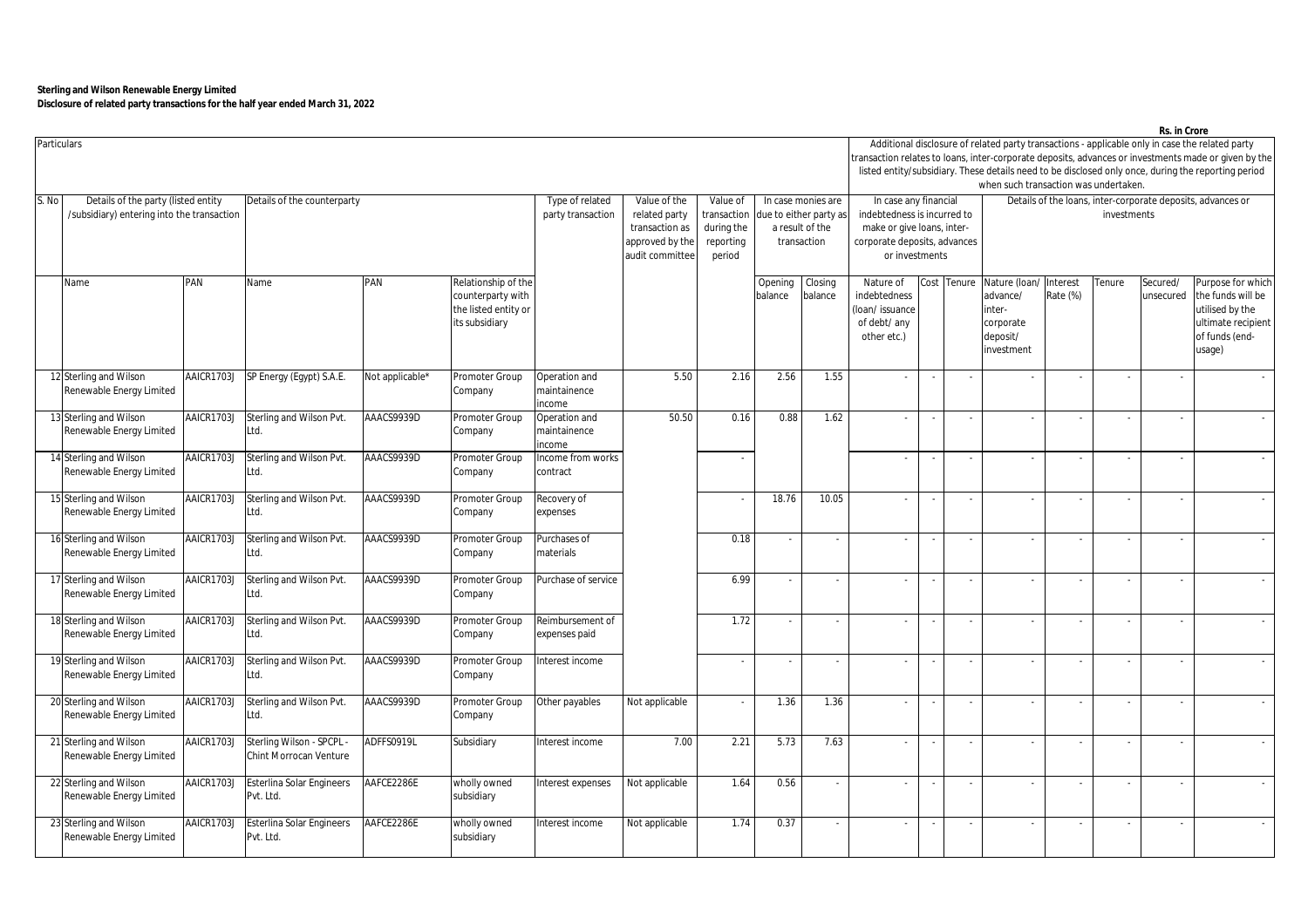|                                                                                                                           | Particulars                                        |            |                                                            |                 |                                                                                    |                                    |                                                                                                                                                                                                    |       |                    |                                                |                                                                            |                                                                                                                                                                                                           |                      |                                                                            |                      |              |                         | Additional disclosure of related party transactions - applicable only in case the related party<br>ransaction relates to loans, inter-corporate deposits, advances or investments made or given by the<br>listed entity/subsidiary. These details need to be disclosed only once, during the reporting period |  |  |
|---------------------------------------------------------------------------------------------------------------------------|----------------------------------------------------|------------|------------------------------------------------------------|-----------------|------------------------------------------------------------------------------------|------------------------------------|----------------------------------------------------------------------------------------------------------------------------------------------------------------------------------------------------|-------|--------------------|------------------------------------------------|----------------------------------------------------------------------------|-----------------------------------------------------------------------------------------------------------------------------------------------------------------------------------------------------------|----------------------|----------------------------------------------------------------------------|----------------------|--------------|-------------------------|---------------------------------------------------------------------------------------------------------------------------------------------------------------------------------------------------------------------------------------------------------------------------------------------------------------|--|--|
| S. No<br>Details of the party (listed entity<br>Details of the counterparty<br>/subsidiary) entering into the transaction |                                                    |            |                                                            |                 |                                                                                    |                                    | Type of related<br>Value of the<br>Value of<br>In case monies are<br>party transaction<br>related party<br>ransaction<br>due to either party as<br>transaction as<br>during the<br>a result of the |       |                    |                                                |                                                                            | when such transaction was undertaken.<br>In case any financial<br>Details of the loans, inter-corporate deposits, advances or<br>indebtedness is incurred to<br>investments<br>make or give loans, inter- |                      |                                                                            |                      |              |                         |                                                                                                                                                                                                                                                                                                               |  |  |
|                                                                                                                           |                                                    |            |                                                            |                 |                                                                                    | approved by the<br>audit committee | reporting<br>period                                                                                                                                                                                |       | transaction        | corporate deposits, advances<br>or investments |                                                                            |                                                                                                                                                                                                           |                      |                                                                            |                      |              |                         |                                                                                                                                                                                                                                                                                                               |  |  |
|                                                                                                                           | Name                                               | PAN        | Name                                                       | PAN             | Relationship of the<br>counterparty with<br>the listed entity or<br>its subsidiary |                                    |                                                                                                                                                                                                    |       | Opening<br>balance | Closing<br>balance                             | Nature of<br>indebtedness<br>(loan/issuance<br>of debt/ any<br>other etc.) |                                                                                                                                                                                                           | Cost Tenure          | Nature (loan/<br>advance/<br>inter-<br>corporate<br>deposit/<br>investment | Interest<br>Rate (%) | Tenure       | Secured/<br>unsecured   | Purpose for which<br>the funds will be<br>utilised by the<br>ultimate recipient<br>of funds (end-<br>usage)                                                                                                                                                                                                   |  |  |
|                                                                                                                           | 24 Sterling and Wilson<br>Renewable Energy Limited | AAICR1703J | Sterling and Wilson<br>International Solar FZCO            | Not applicable* | wholly owned<br>subsidiary                                                         | Interest income                    | Not applicable                                                                                                                                                                                     | 18.88 | 38.81              | $\hat{\phantom{a}}$                            | $\sim$                                                                     |                                                                                                                                                                                                           |                      |                                                                            |                      |              |                         |                                                                                                                                                                                                                                                                                                               |  |  |
|                                                                                                                           | 25 Sterling and Wilson<br>Renewable Energy Limited | AAICR1703J | Sterling and Wilson<br>(Thailand) Limited                  | Not applicable* | wholly owned<br>subsidiary                                                         | Interest income                    | Not applicable                                                                                                                                                                                     |       | 0.02               | 0.02                                           | $\sim$                                                                     |                                                                                                                                                                                                           |                      | $\blacksquare$                                                             |                      |              |                         |                                                                                                                                                                                                                                                                                                               |  |  |
|                                                                                                                           | 26 Sterling and Wilson<br>Renewable Energy Limited | AAICR1703J | Sterling and Wilson<br>(Thailand) Limited                  | Not applicable* | wholly owned<br>subsidiary                                                         | Loan given -<br>outstanding        | Not applicable                                                                                                                                                                                     |       | 0.13               | 0.13                                           |                                                                            |                                                                                                                                                                                                           |                      |                                                                            |                      |              |                         |                                                                                                                                                                                                                                                                                                               |  |  |
|                                                                                                                           | 27 Sterling and Wilson<br>Renewable Energy Limited | AAICR1703J | Sterling Wilson - SPCPL -<br><b>Chint Morrocan Venture</b> | ADFFS0919L      | wholly owned<br>subsidiary                                                         | Loan given                         | Not applicable                                                                                                                                                                                     | 12.38 | 32.09              | 42.26                                          |                                                                            |                                                                                                                                                                                                           |                      | Inter-<br>corporate<br>deposit                                             |                      | on<br>demand |                         | 11% Repayable Unsecured Working capital<br>requirement                                                                                                                                                                                                                                                        |  |  |
|                                                                                                                           | 28 Sterling and Wilson<br>Renewable Energy Limited | AAICR1703J | Sterling and Wilson<br>International Solar F7CO            | Not applicable* | wholly owned<br>subsidiary                                                         | Loan given -<br>outstanding        | Not applicable                                                                                                                                                                                     |       | 108.65             | 110.66                                         |                                                                            |                                                                                                                                                                                                           |                      |                                                                            |                      |              |                         |                                                                                                                                                                                                                                                                                                               |  |  |
|                                                                                                                           | 29 Sterling and Wilson<br>Renewable Energy Limited | AAICR1703J | Sterling Wilson - SPCPL<br><b>Chint Morrocan Venture</b>   | ADFFS0919L      | vholly owned<br>subsidiary                                                         | Loan received back                 | Not applicable                                                                                                                                                                                     | 2.21  |                    | $\overline{\phantom{a}}$                       | $\sim$                                                                     |                                                                                                                                                                                                           |                      | Inter-<br>corporate<br>deposit                                             |                      | on<br>demand | 11% Repayable Unsecured | Working capital<br>requirement                                                                                                                                                                                                                                                                                |  |  |
|                                                                                                                           | 30 Sterling and Wilson<br>Renewable Energy Limited | AAICR1703J | Esterlina Solar Engineers<br>Pvt. Ltd.                     | AAFCE2286E      | wholly owned<br>subsidiary                                                         | Loan received back                 | Not applicable                                                                                                                                                                                     | 31.04 | 31.04              | ä,                                             | $\sim$                                                                     |                                                                                                                                                                                                           |                      | Inter-<br>corporate<br>deposit                                             |                      | on<br>demand | 11% Repayable Unsecured | Working capital<br>requirement                                                                                                                                                                                                                                                                                |  |  |
|                                                                                                                           | 31 Sterling and Wilson<br>Renewable Energy Limited | AAICR1703J | Esterlina Solar Engineers<br>Pvt. Ltd.                     | AAFCE2286E      | wholly owned<br>subsidiary                                                         | Loan repaid back                   | Not applicable                                                                                                                                                                                     | 30.11 |                    |                                                |                                                                            |                                                                                                                                                                                                           |                      | Inter-<br>corporate<br>deposit                                             |                      | on<br>demand | 11% Repayable Unsecured | Working capital<br>requirement                                                                                                                                                                                                                                                                                |  |  |
|                                                                                                                           | 32 Sterling and Wilson<br>Renewable Energy Limited | AAICR1703J | <b>Esterlina Solar Engineers</b><br>Pvt. Ltd.              | AAFCE2286E      | wholly owned<br>subsidiary                                                         | Loan taken                         | Not applicable                                                                                                                                                                                     | 0.36  | 29.75              | $\hat{\phantom{a}}$                            |                                                                            |                                                                                                                                                                                                           |                      | Inter-<br>corporate<br>deposit                                             |                      | on<br>demand | 11% Repayable Unsecured | Working capital<br>requirement                                                                                                                                                                                                                                                                                |  |  |
|                                                                                                                           | 33 Sterling and Wilson<br>Renewable Energy Limited | AAICR1703J | Shapoorji Pallonji<br>Company Pvt. Ltd.                    | AAACS6994C      | Promoter                                                                           | Management<br>support fees         | 1,000.00                                                                                                                                                                                           | 0.76  | 6.99               | 6.14                                           |                                                                            |                                                                                                                                                                                                           |                      |                                                                            |                      |              |                         |                                                                                                                                                                                                                                                                                                               |  |  |
|                                                                                                                           | 34 Sterling and Wilson<br>Renewable Energy Limited | AAICR1703J | Shapoorji Pallonji<br>Company Pvt. Ltd.                    | AAACS6994C      | Promoter                                                                           | Other expenses                     |                                                                                                                                                                                                    | 0.51  |                    |                                                |                                                                            |                                                                                                                                                                                                           | $\ddot{\phantom{a}}$ | $\blacksquare$                                                             |                      |              |                         |                                                                                                                                                                                                                                                                                                               |  |  |
|                                                                                                                           | 35 Sterling and Wilson<br>Renewable Energy Limited | AAICR1703J | Shapoorji Pallonji<br>Company Pvt. Ltd.                    | AAACS6994C      | Promoter                                                                           | Income from works<br>contract      |                                                                                                                                                                                                    | 30.37 | 83.48              | 57.31                                          |                                                                            |                                                                                                                                                                                                           |                      |                                                                            |                      |              |                         |                                                                                                                                                                                                                                                                                                               |  |  |

**Rs. in Crore**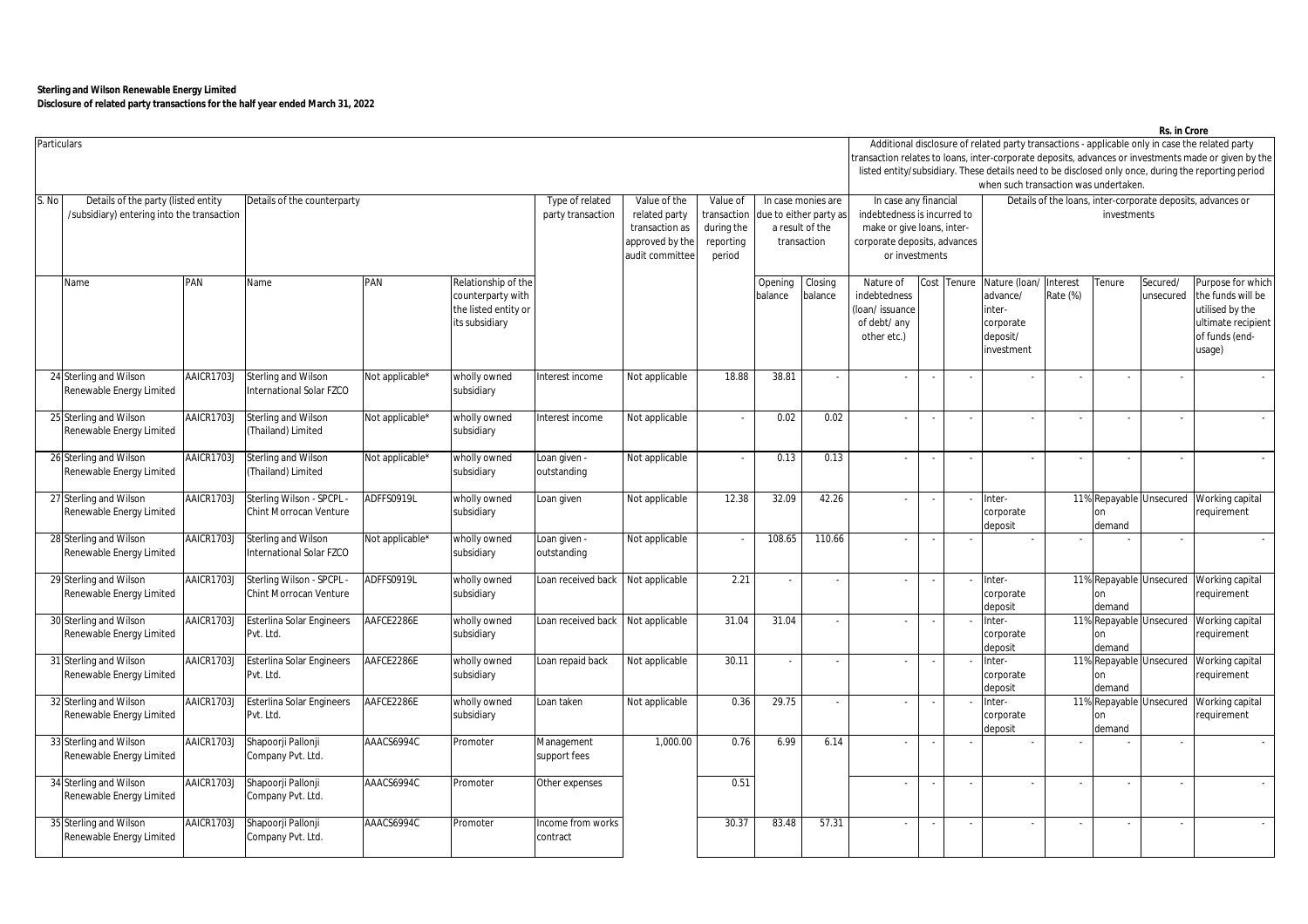|       | Particulars                                                                       |            |                                                                    |                 |                                                                                    |                                         |                                                                                                                                                                                                                                                                                |        |                    |                    |                                                                                                                                      |                          |                          | when such transaction was undertaken.                                      |                      |        |                          | Additional disclosure of related party transactions - applicable only in case the related party<br>ransaction relates to loans, inter-corporate deposits, advances or investments made or given by the<br>listed entity/subsidiary. These details need to be disclosed only once, during the reporting period |  |  |  |  |
|-------|-----------------------------------------------------------------------------------|------------|--------------------------------------------------------------------|-----------------|------------------------------------------------------------------------------------|-----------------------------------------|--------------------------------------------------------------------------------------------------------------------------------------------------------------------------------------------------------------------------------------------------------------------------------|--------|--------------------|--------------------|--------------------------------------------------------------------------------------------------------------------------------------|--------------------------|--------------------------|----------------------------------------------------------------------------|----------------------|--------|--------------------------|---------------------------------------------------------------------------------------------------------------------------------------------------------------------------------------------------------------------------------------------------------------------------------------------------------------|--|--|--|--|
| S. No | Details of the party (listed entity<br>/subsidiary) entering into the transaction |            | Details of the counterparty                                        |                 |                                                                                    |                                         | Type of related<br>Value of the<br>Value of<br>In case monies are<br>related party<br>ransaction<br>due to either party as<br>party transaction<br>during the<br>a result of the<br>transaction as<br>approved by the<br>transaction<br>reporting<br>audit committee<br>period |        |                    |                    | In case any financial<br>indebtedness is incurred to<br>make or give loans, inter-<br>corporate deposits, advances<br>or investments |                          |                          | Details of the loans, inter-corporate deposits, advances or<br>investments |                      |        |                          |                                                                                                                                                                                                                                                                                                               |  |  |  |  |
|       | Name                                                                              | PAN        | Name                                                               | PAN             | Relationship of the<br>counterparty with<br>the listed entity or<br>its subsidiary |                                         |                                                                                                                                                                                                                                                                                |        | Opening<br>balance | Closing<br>balance | Nature of<br>indebtedness<br>(loan/issuance<br>of debt/ any<br>other etc.)                                                           | Cost                     | Tenure                   | Nature (loan/<br>advance/<br>inter-<br>corporate<br>deposit/<br>investment | Interest<br>Rate (%) | enure  | Secured/<br>unsecured    | Purpose for which<br>the funds will be<br>utilised by the<br>ultimate recipient<br>of funds (end-<br>usage)                                                                                                                                                                                                   |  |  |  |  |
|       | 36 Sterling and Wilson<br>Renewable Energy Limited                                | AAICR1703J | Shapoorji Pallonji<br>Company Pvt. Ltd.                            | AAACS6994C      | Promoter                                                                           | Recovery of<br>expenses                 |                                                                                                                                                                                                                                                                                | 4.08   |                    | 4.08               |                                                                                                                                      | $\sim$                   | $\sim$                   |                                                                            |                      |        |                          |                                                                                                                                                                                                                                                                                                               |  |  |  |  |
|       | 37 Sterling and Wilson<br>Renewable Energy Limited                                | AAICR1703J | Shapoorji Pallonji<br>Company Pvt. Ltd.                            | AAACS6994C      | Promoter                                                                           | Interest payable                        | Not applicable                                                                                                                                                                                                                                                                 |        | 1.86               | 1.86               | $\omega$                                                                                                                             | $\sim$                   | $\sim$                   | ä,                                                                         | $\sim$               |        | $\omega$                 |                                                                                                                                                                                                                                                                                                               |  |  |  |  |
|       | 38 Sterling and Wilson<br>Renewable Energy Limited                                | AAICR1703J | Forbes & Company Limited AAACF1765A                                |                 | Promoter Group<br>Company                                                          | Operation and<br>maintainence<br>income | 0.55                                                                                                                                                                                                                                                                           | 0.02   | 0.03               |                    |                                                                                                                                      | $\sim$                   | $\overline{\phantom{a}}$ |                                                                            |                      |        | $\sim$                   |                                                                                                                                                                                                                                                                                                               |  |  |  |  |
|       | 39 Sterling and Wilson<br>Renewable Energy Limited                                | AAICR1703J | Sterling and Wilson<br>International Solar FZCO                    | Not applicable* | vholly owned<br>subsidiary                                                         | Other income                            | Not applicable                                                                                                                                                                                                                                                                 | 4.80   |                    |                    |                                                                                                                                      | $\overline{\phantom{a}}$ |                          |                                                                            |                      |        | $\overline{\phantom{a}}$ |                                                                                                                                                                                                                                                                                                               |  |  |  |  |
|       | 40 Sterling and Wilson<br>Renewable Energy Limited                                | AAICR1703J | Sterling and Wilson Solar<br>LLC (Oman)                            | vot applicable* | vholly owned<br>subsidiary                                                         | Other receivable                        | Not applicable                                                                                                                                                                                                                                                                 |        | 0.03               | 7.95               |                                                                                                                                      |                          | $\overline{\phantom{a}}$ |                                                                            |                      |        | $\sim$                   |                                                                                                                                                                                                                                                                                                               |  |  |  |  |
|       | 41 Sterling and Wilson<br>Renewable Energy Limited                                | AAICR1703J | Sterling and Wilson<br>International Solar FZCO                    | Not applicable* | vholly owned<br>subsidiary                                                         | Recovery of<br>expenses                 | Not applicable                                                                                                                                                                                                                                                                 | 384.44 | 434.82             | 513.34             |                                                                                                                                      | ÷,                       | $\sim$                   | $\sim$                                                                     |                      |        | $\sim$                   |                                                                                                                                                                                                                                                                                                               |  |  |  |  |
|       | 42 Sterling and Wilson<br>Renewable Energy Limited                                | AAICR1703J | Sterling and Wilson Middle<br>East Solar LLC                       | Not applicable* | vholly owned<br>subsidiary                                                         | Recovery of<br>expenses                 | Not applicable                                                                                                                                                                                                                                                                 | 22.55  |                    |                    | $\sim$                                                                                                                               | $\sim$                   | $\sim$                   | $\bar{\phantom{a}}$                                                        | $\sim$               | $\sim$ | $\mathbf{r}$             |                                                                                                                                                                                                                                                                                                               |  |  |  |  |
|       | 43 Sterling and Wilson<br>Renewable Energy Limited                                | AAICR1703J | Sterling and Wilson Solar<br>Australia Pty. Ltd.                   | Not applicable* | vholly owned<br>subsidiary                                                         | Recovery of<br>expenses                 | Not applicable                                                                                                                                                                                                                                                                 | 175.83 | 0.74               | 183.00             |                                                                                                                                      |                          |                          |                                                                            |                      |        |                          |                                                                                                                                                                                                                                                                                                               |  |  |  |  |
|       | 44 Sterling and Wilson<br>Renewable Energy Limited                                | AAICR1703J | <b>Esterlina Solar Engineers</b><br>Pvt. Ltd.                      | AAFCE2286E      | vholly owned<br>subsidiary                                                         | Recovery of<br>expenses                 | Not applicable                                                                                                                                                                                                                                                                 | 2.00   |                    | ÷                  |                                                                                                                                      |                          |                          |                                                                            |                      |        | $\hat{\phantom{a}}$      |                                                                                                                                                                                                                                                                                                               |  |  |  |  |
|       | 45 Sterling and Wilson<br>Renewable Energy Limited                                | AAICR1703J | GCo Solar Pty. Ltd.                                                | Not applicable* | vholly owned<br>subsidiary                                                         | Recovery of<br>expenses                 | Not applicable                                                                                                                                                                                                                                                                 | 11.58  |                    |                    |                                                                                                                                      |                          | $\overline{\phantom{a}}$ |                                                                            |                      |        |                          |                                                                                                                                                                                                                                                                                                               |  |  |  |  |
|       | 46 Sterling and Wilson<br>Renewable Energy Limited                                | AAICR1703J | Sterling and Wilson Co-Gen AAPCS8231F<br>Solutions Private Limited |                 | Promoter Group<br>Company                                                          | Recovery of<br>expenses                 | Not applicable                                                                                                                                                                                                                                                                 | 0.05   | 0.04               | 0.01               |                                                                                                                                      | $\sim$                   | $\sim$                   | $\bar{\phantom{a}}$                                                        | $\sim$               |        | $\blacksquare$           |                                                                                                                                                                                                                                                                                                               |  |  |  |  |
|       | 47 Sterling and Wilson<br>Renewable Energy Limited                                | AAICR1703J | Sterling and Wilson<br><b>International Solar FZCO</b>             | Not applicable* | wholly owned<br>subsidiary                                                         | Purchases of<br>materials               | Not applicable                                                                                                                                                                                                                                                                 | 544.63 | 1,171.76           | 921.88             |                                                                                                                                      |                          | $\sim$                   |                                                                            |                      |        | $\sim$                   |                                                                                                                                                                                                                                                                                                               |  |  |  |  |

**Rs. in Crore**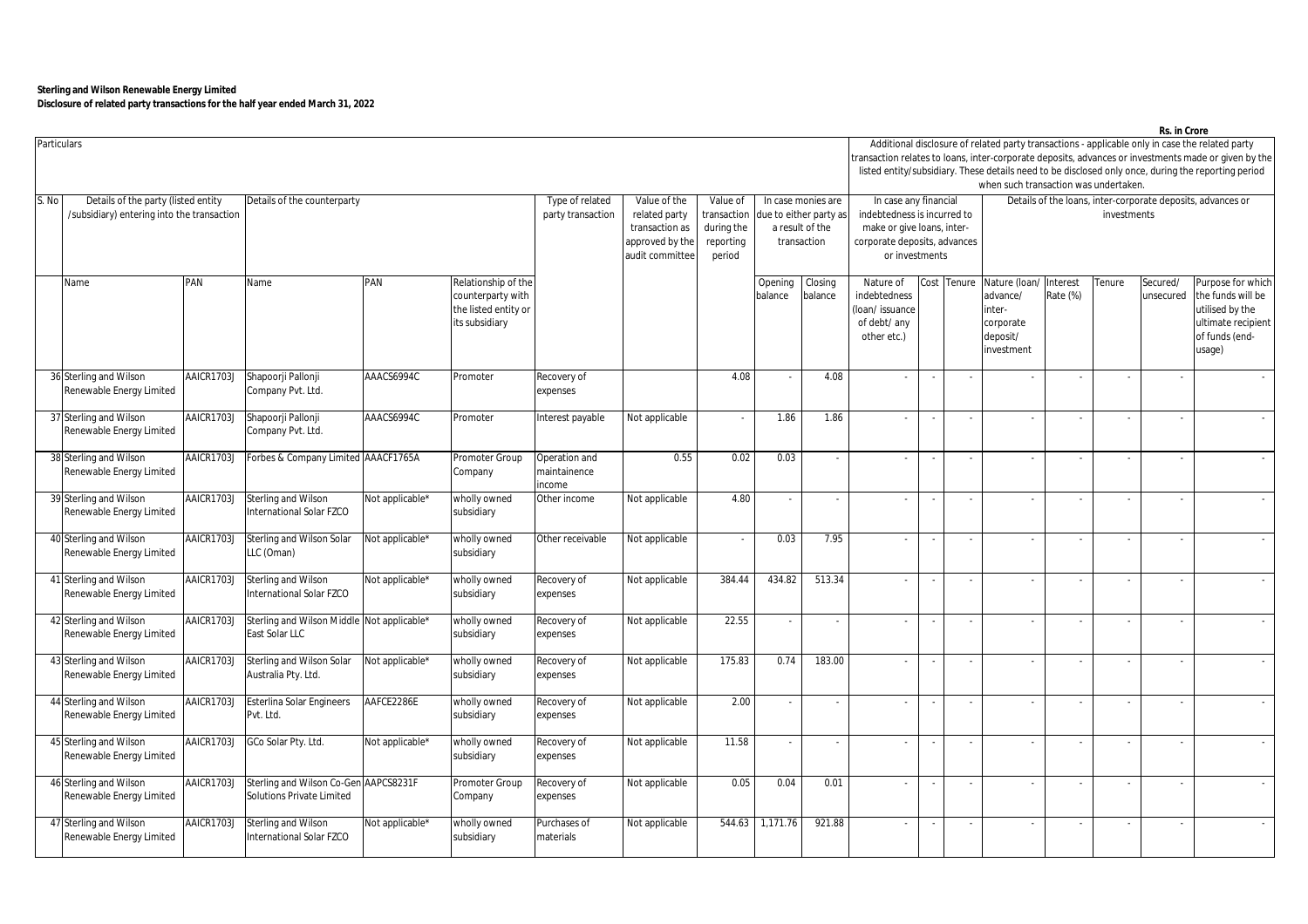|       | Particulars                                |                                                                                                     |                                            |                   |                      |                     |                 |                        |                             |                          |                              |    |                                                                            |                                       |          |                                                                                                                                                                                                        | 113. III VIVIT           |                    |  |  |  |  |  |  |  |
|-------|--------------------------------------------|-----------------------------------------------------------------------------------------------------|--------------------------------------------|-------------------|----------------------|---------------------|-----------------|------------------------|-----------------------------|--------------------------|------------------------------|----|----------------------------------------------------------------------------|---------------------------------------|----------|--------------------------------------------------------------------------------------------------------------------------------------------------------------------------------------------------------|--------------------------|--------------------|--|--|--|--|--|--|--|
|       |                                            |                                                                                                     |                                            |                   |                      |                     |                 |                        |                             |                          |                              |    |                                                                            |                                       |          | Additional disclosure of related party transactions - applicable only in case the related party<br>ransaction relates to loans, inter-corporate deposits, advances or investments made or given by the |                          |                    |  |  |  |  |  |  |  |
|       |                                            | listed entity/subsidiary. These details need to be disclosed only once, during the reporting period |                                            |                   |                      |                     |                 |                        |                             |                          |                              |    |                                                                            |                                       |          |                                                                                                                                                                                                        |                          |                    |  |  |  |  |  |  |  |
|       |                                            |                                                                                                     |                                            |                   |                      |                     |                 |                        |                             |                          |                              |    |                                                                            | when such transaction was undertaken. |          |                                                                                                                                                                                                        |                          |                    |  |  |  |  |  |  |  |
| S. No | Details of the party (listed entity        |                                                                                                     |                                            |                   |                      |                     | Value of the    | Value of               |                             | In case monies are       | In case any financial        |    |                                                                            |                                       |          |                                                                                                                                                                                                        |                          |                    |  |  |  |  |  |  |  |
|       |                                            |                                                                                                     | Details of the counterparty                |                   |                      | Type of related     |                 |                        |                             |                          |                              |    | Details of the loans, inter-corporate deposits, advances or<br>investments |                                       |          |                                                                                                                                                                                                        |                          |                    |  |  |  |  |  |  |  |
|       | /subsidiary) entering into the transaction |                                                                                                     |                                            | party transaction | related party        | transaction         |                 | due to either party as | indebtedness is incurred to |                          |                              |    |                                                                            |                                       |          |                                                                                                                                                                                                        |                          |                    |  |  |  |  |  |  |  |
|       |                                            |                                                                                                     |                                            |                   |                      |                     | transaction as  | during the             |                             | a result of the          | make or give loans, inter-   |    |                                                                            |                                       |          |                                                                                                                                                                                                        |                          |                    |  |  |  |  |  |  |  |
|       |                                            |                                                                                                     |                                            |                   |                      |                     | approved by the | reporting              |                             | transaction              | corporate deposits, advances |    |                                                                            |                                       |          |                                                                                                                                                                                                        |                          |                    |  |  |  |  |  |  |  |
|       |                                            |                                                                                                     |                                            |                   |                      |                     | audit committee | period                 |                             |                          | or investments               |    |                                                                            |                                       |          |                                                                                                                                                                                                        |                          |                    |  |  |  |  |  |  |  |
|       |                                            |                                                                                                     |                                            |                   |                      |                     |                 |                        |                             |                          |                              |    |                                                                            |                                       |          |                                                                                                                                                                                                        |                          |                    |  |  |  |  |  |  |  |
|       | Name                                       | PAN                                                                                                 | Name                                       | PAN               | Relationship of the  |                     |                 |                        | Opening                     | Closing                  | Nature of                    |    | Cost Tenure                                                                | Nature (loan/ Interest                |          | enure                                                                                                                                                                                                  | Secured/                 | Purpose for which  |  |  |  |  |  |  |  |
|       |                                            |                                                                                                     |                                            |                   | counterparty with    |                     |                 |                        | balance                     | balance                  | indebtedness                 |    |                                                                            | advance/                              | Rate (%) |                                                                                                                                                                                                        | unsecured                | the funds will be  |  |  |  |  |  |  |  |
|       |                                            |                                                                                                     |                                            |                   | the listed entity or |                     |                 |                        |                             |                          | (loan/issuance               |    |                                                                            | inter-                                |          |                                                                                                                                                                                                        |                          | utilised by the    |  |  |  |  |  |  |  |
|       |                                            |                                                                                                     |                                            |                   | its subsidiary       |                     |                 |                        |                             |                          | of debt/ any                 |    |                                                                            | corporate                             |          |                                                                                                                                                                                                        |                          | ultimate recipient |  |  |  |  |  |  |  |
|       |                                            |                                                                                                     |                                            |                   |                      |                     |                 |                        |                             |                          | other etc.)                  |    |                                                                            | deposit/                              |          |                                                                                                                                                                                                        |                          | of funds (end-     |  |  |  |  |  |  |  |
|       |                                            |                                                                                                     |                                            |                   |                      |                     |                 |                        |                             |                          |                              |    |                                                                            | investment                            |          |                                                                                                                                                                                                        |                          | usage)             |  |  |  |  |  |  |  |
|       |                                            |                                                                                                     |                                            |                   |                      |                     |                 |                        |                             |                          |                              |    |                                                                            |                                       |          |                                                                                                                                                                                                        |                          |                    |  |  |  |  |  |  |  |
|       | 48 Sterling and Wilson                     | AAICR1703.                                                                                          | Sterling Viking Power Pvt                  | AAACV4295M        | Promoter Group       | Purchases of        | Not applicable  |                        | 0.02                        | 0.02                     | $\sim$                       |    |                                                                            |                                       |          |                                                                                                                                                                                                        |                          |                    |  |  |  |  |  |  |  |
|       | Renewable Energy Limited                   |                                                                                                     | Ltd.                                       |                   | Company              | materials           |                 |                        |                             |                          |                              |    |                                                                            |                                       |          |                                                                                                                                                                                                        |                          |                    |  |  |  |  |  |  |  |
|       |                                            |                                                                                                     |                                            |                   |                      |                     |                 |                        |                             |                          |                              |    |                                                                            |                                       |          |                                                                                                                                                                                                        |                          |                    |  |  |  |  |  |  |  |
|       | 49 Sterling and Wilson                     | AAICR1703J                                                                                          | Sterling and Wilson Solar                  | Not applicable*   | wholly owned         | Purchases of        | Not applicable  | 120.75                 | 183.04                      | 6.89                     | $\sim$                       |    |                                                                            |                                       |          |                                                                                                                                                                                                        | $\sim$                   |                    |  |  |  |  |  |  |  |
|       | Renewable Energy Limited                   |                                                                                                     | Australia Pty. Ltd.                        |                   | subsidiary           | materials           |                 |                        |                             |                          |                              |    |                                                                            |                                       |          |                                                                                                                                                                                                        |                          |                    |  |  |  |  |  |  |  |
|       |                                            |                                                                                                     |                                            |                   |                      |                     |                 |                        |                             |                          |                              |    |                                                                            |                                       |          |                                                                                                                                                                                                        |                          |                    |  |  |  |  |  |  |  |
|       | 50 Sterling and Wilson                     | AAICR1703J                                                                                          | Sterling and Wilson Solar                  |                   | wholly owned         | Advance to vendors  | Not applicable  |                        | 287.48                      | $\hat{\phantom{a}}$      |                              |    |                                                                            |                                       |          |                                                                                                                                                                                                        |                          |                    |  |  |  |  |  |  |  |
|       | Renewable Energy Limited                   |                                                                                                     | Australia Pty. Ltd.                        |                   | subsidiary           |                     |                 |                        |                             |                          |                              |    |                                                                            |                                       |          |                                                                                                                                                                                                        |                          |                    |  |  |  |  |  |  |  |
|       |                                            |                                                                                                     |                                            |                   |                      |                     |                 |                        |                             |                          |                              |    |                                                                            |                                       |          |                                                                                                                                                                                                        |                          |                    |  |  |  |  |  |  |  |
|       | 51 Sterling and Wilson                     | AAICR1703J                                                                                          | Sterling and Wilson Middle Not applicable* |                   | Subsidiary           | Purchase of service | 35.50           | 15.72                  | 208.66                      | 75.47                    |                              |    |                                                                            |                                       |          |                                                                                                                                                                                                        |                          |                    |  |  |  |  |  |  |  |
|       | Renewable Energy Limited                   |                                                                                                     | East Solar LLC                             |                   |                      |                     |                 |                        |                             |                          |                              |    |                                                                            |                                       |          |                                                                                                                                                                                                        |                          |                    |  |  |  |  |  |  |  |
|       |                                            |                                                                                                     |                                            |                   |                      |                     |                 |                        |                             |                          |                              |    |                                                                            |                                       |          |                                                                                                                                                                                                        |                          |                    |  |  |  |  |  |  |  |
|       | 52 Sterling and Wilson                     | AAICR1703J                                                                                          | Forvol International                       | AAACF1650Q        | Promoter Group       | Purchase of service | 1.50            | 0.19                   | 0.01                        | 0.00                     |                              |    |                                                                            |                                       |          |                                                                                                                                                                                                        | $\sim$                   |                    |  |  |  |  |  |  |  |
|       | Renewable Energy Limited                   |                                                                                                     | Services Limited                           |                   | Company              |                     |                 |                        |                             |                          |                              |    |                                                                            |                                       |          |                                                                                                                                                                                                        |                          |                    |  |  |  |  |  |  |  |
|       |                                            |                                                                                                     |                                            |                   |                      |                     |                 |                        |                             |                          |                              |    |                                                                            |                                       |          |                                                                                                                                                                                                        |                          |                    |  |  |  |  |  |  |  |
|       | 53 Sterling and Wilson                     | AAICR1703J                                                                                          | GCo Solar Pty. Ltd.                        | Not applicable*   | wholly owned         | Purchase of service | Not applicable  | 86.22                  | 9.65                        | 41.96                    | $\sim$                       |    |                                                                            |                                       |          |                                                                                                                                                                                                        | $\overline{\phantom{a}}$ |                    |  |  |  |  |  |  |  |
|       | Renewable Energy Limited                   |                                                                                                     |                                            |                   | subsidiary           |                     |                 |                        |                             |                          |                              |    |                                                                            |                                       |          |                                                                                                                                                                                                        |                          |                    |  |  |  |  |  |  |  |
|       |                                            |                                                                                                     |                                            |                   |                      |                     |                 |                        |                             |                          |                              |    |                                                                            |                                       |          |                                                                                                                                                                                                        |                          |                    |  |  |  |  |  |  |  |
|       | 54 Sterling and Wilson                     | AAICR1703J                                                                                          | Sterling and Wilson Solar                  | Not applicable*   | wholly owned         | Reimbursement of    | Not applicable  | 10.50                  |                             | $\overline{\phantom{a}}$ | $\sim$                       |    |                                                                            |                                       |          |                                                                                                                                                                                                        | $\sim$                   |                    |  |  |  |  |  |  |  |
|       | Renewable Energy Limited                   |                                                                                                     | Australia Pty. Ltd.                        |                   | subsidiary           | expenses paid       |                 |                        |                             |                          |                              |    |                                                                            |                                       |          |                                                                                                                                                                                                        |                          |                    |  |  |  |  |  |  |  |
|       |                                            |                                                                                                     |                                            |                   |                      |                     |                 |                        |                             |                          |                              |    |                                                                            |                                       |          |                                                                                                                                                                                                        |                          |                    |  |  |  |  |  |  |  |
|       | 55 Sterling and Wilson                     | AAICR1703J                                                                                          | Mr. Bahadur Dastoor                        | AACPD5618H        | Key managerial       | Employee benefit    | 2.80            | 1.54                   | 0.11                        | 0.10                     |                              |    |                                                                            |                                       |          |                                                                                                                                                                                                        |                          |                    |  |  |  |  |  |  |  |
|       | Renewable Energy Limited                   |                                                                                                     |                                            |                   | person               | expenses            |                 |                        |                             |                          |                              |    |                                                                            |                                       |          |                                                                                                                                                                                                        |                          |                    |  |  |  |  |  |  |  |
|       |                                            |                                                                                                     |                                            |                   |                      |                     |                 |                        |                             |                          |                              |    |                                                                            |                                       |          |                                                                                                                                                                                                        |                          |                    |  |  |  |  |  |  |  |
|       | 56 Sterling and Wilson                     | AAICR1703J                                                                                          | Mr. Jagannadha Rao                         | ABFPC5452Q        | Key managerial       | Employee benefit    | 1.68            | 0.89                   | 0.03                        | 0.04                     |                              |    |                                                                            |                                       |          |                                                                                                                                                                                                        |                          |                    |  |  |  |  |  |  |  |
|       | Renewable Energy Limited                   |                                                                                                     |                                            |                   | person               | expenses            |                 |                        |                             |                          |                              |    |                                                                            |                                       |          |                                                                                                                                                                                                        |                          |                    |  |  |  |  |  |  |  |
|       |                                            |                                                                                                     |                                            |                   |                      |                     |                 |                        |                             |                          |                              |    |                                                                            |                                       |          |                                                                                                                                                                                                        |                          |                    |  |  |  |  |  |  |  |
|       | 57 Sterling and Wilson                     | AAICR1703J                                                                                          | Mr. Chandra Thakur                         | ABGPT6678N        |                      |                     | 2.31            |                        | 0.08                        | 0.08                     | $\sim$                       |    |                                                                            |                                       |          |                                                                                                                                                                                                        |                          |                    |  |  |  |  |  |  |  |
|       | Renewable Energy Limited                   |                                                                                                     |                                            |                   | Key managerial       | Employee benefit    |                 | 1.56                   |                             |                          |                              |    | $\sim$                                                                     |                                       |          |                                                                                                                                                                                                        | $\sim$                   |                    |  |  |  |  |  |  |  |
|       |                                            |                                                                                                     |                                            |                   | person               | expenses            |                 |                        |                             |                          |                              |    |                                                                            |                                       |          |                                                                                                                                                                                                        |                          |                    |  |  |  |  |  |  |  |
|       |                                            |                                                                                                     |                                            |                   |                      |                     |                 |                        |                             |                          |                              |    |                                                                            |                                       |          |                                                                                                                                                                                                        |                          |                    |  |  |  |  |  |  |  |
|       | 58 Sterling and Wilson                     | AAICR1703J                                                                                          | Mr. Khurshed Y. Daruvala                   |                   | Key managerial       | Sitting fees paid   | Not applicable  | 0.17                   |                             | $\blacksquare$           | $\sim$                       |    | $\sim$                                                                     | $\overline{\phantom{a}}$              | $\sim$   |                                                                                                                                                                                                        | $\blacksquare$           |                    |  |  |  |  |  |  |  |
|       | Renewable Energy Limited                   |                                                                                                     |                                            |                   | person               |                     |                 |                        |                             |                          |                              |    |                                                                            |                                       |          |                                                                                                                                                                                                        |                          |                    |  |  |  |  |  |  |  |
|       |                                            |                                                                                                     |                                            |                   |                      |                     |                 |                        |                             |                          |                              |    |                                                                            |                                       |          |                                                                                                                                                                                                        |                          |                    |  |  |  |  |  |  |  |
|       | 59 Sterling and Wilson                     | AAICR1703J                                                                                          | Mr. Pallon Mistry                          |                   | Key managerial       | Sitting fees paid   | Not applicable  | 0.07                   |                             | $\overline{\phantom{a}}$ | $\sim$                       | ÷. | $\sim$                                                                     | $\sim$                                | $\sim$   |                                                                                                                                                                                                        | $\sim$                   |                    |  |  |  |  |  |  |  |
|       | Renewable Energy Limited                   |                                                                                                     |                                            |                   | person               |                     |                 |                        |                             |                          |                              |    |                                                                            |                                       |          |                                                                                                                                                                                                        |                          |                    |  |  |  |  |  |  |  |
|       |                                            |                                                                                                     |                                            |                   |                      |                     |                 |                        |                             |                          |                              |    |                                                                            |                                       |          |                                                                                                                                                                                                        |                          |                    |  |  |  |  |  |  |  |

**Rs. in Crore**